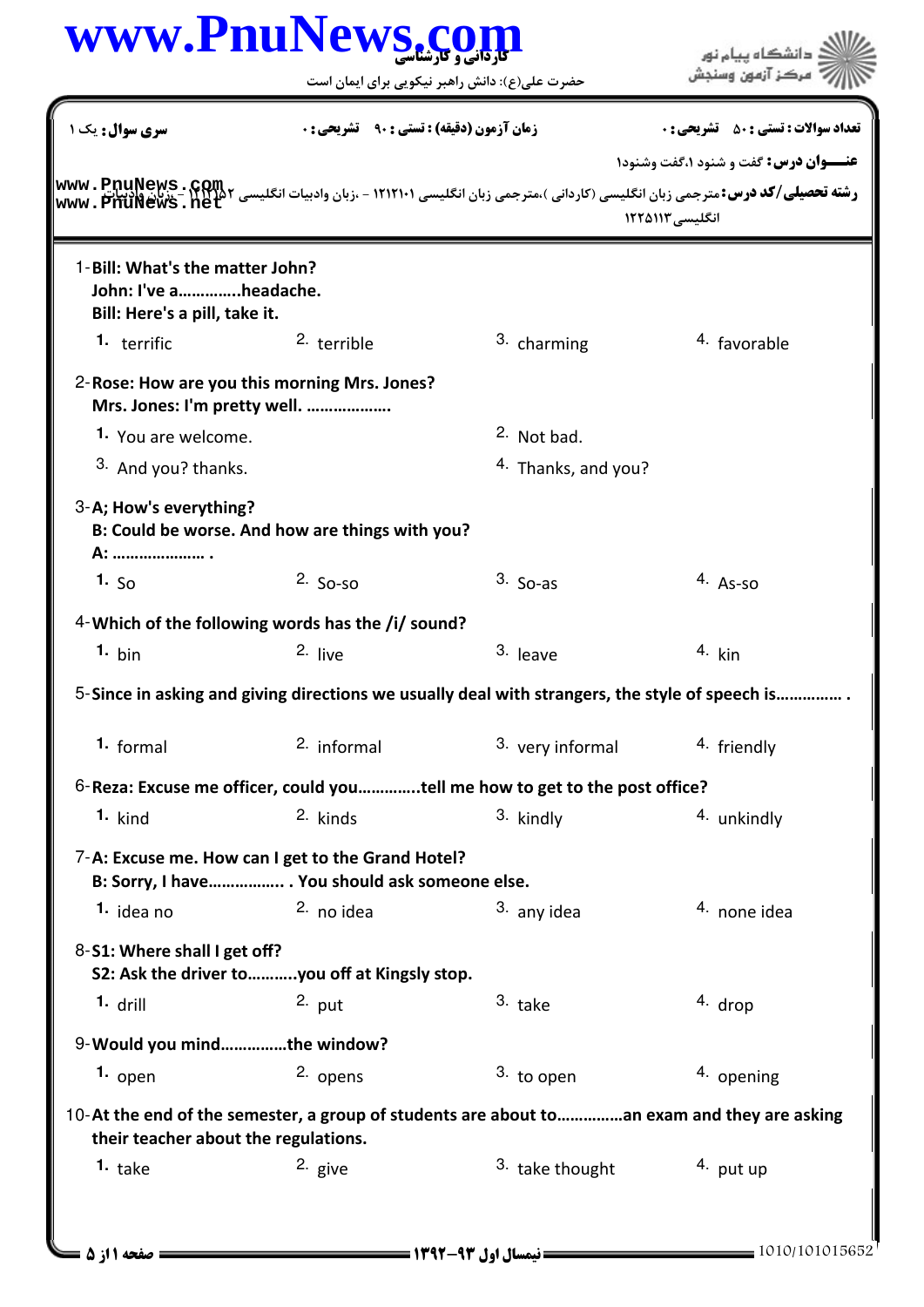| www.PnuNews.com                                                                                                 |                                                                                      |                                                              | دانشگاه ييام نور                             |
|-----------------------------------------------------------------------------------------------------------------|--------------------------------------------------------------------------------------|--------------------------------------------------------------|----------------------------------------------|
|                                                                                                                 | حضرت علی(ع): دانش راهبر نیکویی برای ایمان است                                        |                                                              | مركز آزمون وسنجش                             |
| سری سوال : یک ۱                                                                                                 | <b>زمان آزمون (دقیقه) : تستی : ۹۰٪ تشریحی: 0</b>                                     |                                                              | <b>تعداد سوالات : تستي : 50 ٪ تشريحي : 0</b> |
|                                                                                                                 |                                                                                      |                                                              | <b>عنــوان درس:</b> گفت و شنود ۱،گفت وشنود۱  |
|                                                                                                                 |                                                                                      |                                                              |                                              |
|                                                                                                                 |                                                                                      |                                                              | انگلیسی ۱۲۲۵۱۱۳                              |
| 11-Can I have your permission to smoke once in while? 'Once in while' means                                     |                                                                                      |                                                              |                                              |
| 1. never                                                                                                        | 2. always                                                                            | 3. sometimes                                                 | 4. some time                                 |
| 12-Patient: Would you mind if I called you when I need help?                                                    | Doctor: Not at all, call me any time round the clock. 'Round the clock' means        |                                                              |                                              |
| 1. day and night                                                                                                | 2. before night                                                                      | 3. after lunch                                               | 4. in the morning                            |
| 13-Student: Excuse me sir, may I answer the questions pencil?<br>Teacher: No, David, you may not, use your pen. |                                                                                      |                                                              |                                              |
| 1. $_{\text{on}}$                                                                                               | 2. of                                                                                | 3. with                                                      | $4.$ in                                      |
| 14-A: Could I ask you to  me the typewriter of the office?<br>1. lend/permit<br>3. borrow/permission            | B: I'm afraid I can't do that without theof the manager.                             | <sup>2.</sup> lend/permission<br><sup>4.</sup> borrow/permit |                                              |
| 15-Waiter: May I help you?<br>John: Could we have a table forplease?                                            |                                                                                      |                                                              |                                              |
| 1. $_{\text{us}}$                                                                                               | $2.$ two                                                                             | $3.~\text{too}$                                              | 4. ours                                      |
| 16-Waiter: May I take your order?                                                                               | Paul: I'd like to start with vegetable soup and for my I'm going to have roast beef. |                                                              |                                              |
| 1. appetizer                                                                                                    | 2. dessert                                                                           | 3. main course                                               | 4. mane course                               |
| 17-Waiter: How would you like your steak? Medium rare?<br>John: I'd prefer it                                   |                                                                                      |                                                              |                                              |
| 1. well-done                                                                                                    | 2. done-well                                                                         | 3. good-done                                                 | 4. done-good                                 |
| 18-A: Shall we take our coffee to the living room?<br><b>B: That's fine</b> .                                   |                                                                                      |                                                              |                                              |
| 1. with $\mathsf{I}$                                                                                            | 2. with my                                                                           | 3. by mine                                                   | 4. with me                                   |
| 19-A: The dinner was wonderful. And many thanks for your hospitality.<br>B: Not at all. It was a                |                                                                                      |                                                              |                                              |
| 1. please                                                                                                       | 2. pleases                                                                           | 3. pleased                                                   | <sup>4</sup> pleasure                        |
| 20-Which of the following words has the /u/ sound?                                                              |                                                                                      |                                                              |                                              |
| $1.$ book                                                                                                       | $2.$ food                                                                            | $3.$ took                                                    | 4. wood                                      |
|                                                                                                                 |                                                                                      |                                                              |                                              |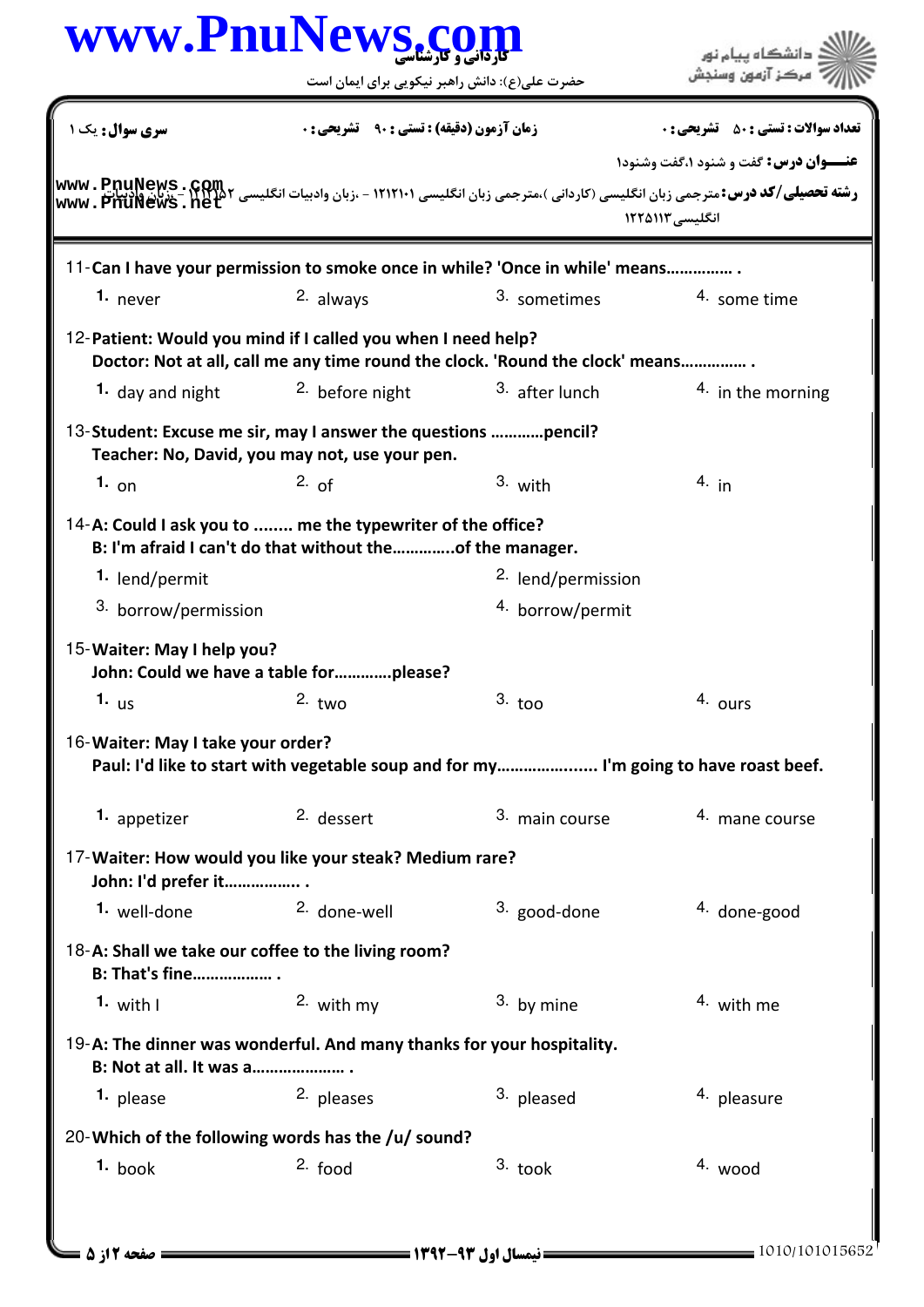| سری سوال : یک ۱<br><b>زمان آزمون (دقیقه) : تستی : ۹۰</b><br>21-Waiter: Are you ready to  sir?<br>Customer: Just a moment. Let me have another look at the<br><sup>2.</sup> order/meal<br>1. take/menu<br>22-A: Travelling by air is so comfortable and fast. You should try it.<br>B: I wish I, but I don't think I can ever afford it.<br>3. could<br>1. $am$<br>$2c$ can<br>23-A: What's the easiest way to travel to Mashhad?<br><b>B: Obviously</b> .<br><sup>2.</sup> in plane<br>1. by plane<br>24-A: Good morning, Jahan Travel Agency. May I help you.<br>B: Hello, I'd Like to a reservation to Shiraz on fifteenth of Azar.<br>1. $make$<br>2. give<br>3. project<br>25-A: For how many people?<br>B: Three: my wife, myself, and ourson.<br>1. five old years<br><sup>2.</sup> five year<br>26-Teacher: All right, let's start with Ali. How do you enjoy?<br>Ali: When I'm free, what I enjoy most is a good movie.<br>1. $you$<br>$2.$ your<br>3. yourself<br>27-Ali: I'm interestedadventure and comic movies.<br>$3.$ by<br>1. $_{0n}$<br>$2.$ in<br>28-Teacher: Hamid, what's your favorite hobby? | <b>تعداد سوالات : تستي : 50 ٪ تشريحي : 0</b><br><b>عنــوان درس:</b> گفت و شنود ۱،گفت وشنود۱<br>انگلیسی ۱۲۲۵۱۱۳<br>3. order/menu<br>4. serve/list<br>$4.$ will<br>3. on plane<br>4. at plane<br>4. deliver |
|--------------------------------------------------------------------------------------------------------------------------------------------------------------------------------------------------------------------------------------------------------------------------------------------------------------------------------------------------------------------------------------------------------------------------------------------------------------------------------------------------------------------------------------------------------------------------------------------------------------------------------------------------------------------------------------------------------------------------------------------------------------------------------------------------------------------------------------------------------------------------------------------------------------------------------------------------------------------------------------------------------------------------------------------------------------------------------------------------------------------|-----------------------------------------------------------------------------------------------------------------------------------------------------------------------------------------------------------|
|                                                                                                                                                                                                                                                                                                                                                                                                                                                                                                                                                                                                                                                                                                                                                                                                                                                                                                                                                                                                                                                                                                                    |                                                                                                                                                                                                           |
|                                                                                                                                                                                                                                                                                                                                                                                                                                                                                                                                                                                                                                                                                                                                                                                                                                                                                                                                                                                                                                                                                                                    |                                                                                                                                                                                                           |
|                                                                                                                                                                                                                                                                                                                                                                                                                                                                                                                                                                                                                                                                                                                                                                                                                                                                                                                                                                                                                                                                                                                    |                                                                                                                                                                                                           |
|                                                                                                                                                                                                                                                                                                                                                                                                                                                                                                                                                                                                                                                                                                                                                                                                                                                                                                                                                                                                                                                                                                                    |                                                                                                                                                                                                           |
|                                                                                                                                                                                                                                                                                                                                                                                                                                                                                                                                                                                                                                                                                                                                                                                                                                                                                                                                                                                                                                                                                                                    |                                                                                                                                                                                                           |
|                                                                                                                                                                                                                                                                                                                                                                                                                                                                                                                                                                                                                                                                                                                                                                                                                                                                                                                                                                                                                                                                                                                    |                                                                                                                                                                                                           |
|                                                                                                                                                                                                                                                                                                                                                                                                                                                                                                                                                                                                                                                                                                                                                                                                                                                                                                                                                                                                                                                                                                                    |                                                                                                                                                                                                           |
|                                                                                                                                                                                                                                                                                                                                                                                                                                                                                                                                                                                                                                                                                                                                                                                                                                                                                                                                                                                                                                                                                                                    |                                                                                                                                                                                                           |
|                                                                                                                                                                                                                                                                                                                                                                                                                                                                                                                                                                                                                                                                                                                                                                                                                                                                                                                                                                                                                                                                                                                    |                                                                                                                                                                                                           |
|                                                                                                                                                                                                                                                                                                                                                                                                                                                                                                                                                                                                                                                                                                                                                                                                                                                                                                                                                                                                                                                                                                                    |                                                                                                                                                                                                           |
|                                                                                                                                                                                                                                                                                                                                                                                                                                                                                                                                                                                                                                                                                                                                                                                                                                                                                                                                                                                                                                                                                                                    |                                                                                                                                                                                                           |
|                                                                                                                                                                                                                                                                                                                                                                                                                                                                                                                                                                                                                                                                                                                                                                                                                                                                                                                                                                                                                                                                                                                    |                                                                                                                                                                                                           |
|                                                                                                                                                                                                                                                                                                                                                                                                                                                                                                                                                                                                                                                                                                                                                                                                                                                                                                                                                                                                                                                                                                                    | 3. five-years old<br>4. five-year old                                                                                                                                                                     |
|                                                                                                                                                                                                                                                                                                                                                                                                                                                                                                                                                                                                                                                                                                                                                                                                                                                                                                                                                                                                                                                                                                                    |                                                                                                                                                                                                           |
|                                                                                                                                                                                                                                                                                                                                                                                                                                                                                                                                                                                                                                                                                                                                                                                                                                                                                                                                                                                                                                                                                                                    | 4. yourselves                                                                                                                                                                                             |
|                                                                                                                                                                                                                                                                                                                                                                                                                                                                                                                                                                                                                                                                                                                                                                                                                                                                                                                                                                                                                                                                                                                    |                                                                                                                                                                                                           |
|                                                                                                                                                                                                                                                                                                                                                                                                                                                                                                                                                                                                                                                                                                                                                                                                                                                                                                                                                                                                                                                                                                                    | 4. with                                                                                                                                                                                                   |
| Hamid: I usually It gives me a lot of fun.                                                                                                                                                                                                                                                                                                                                                                                                                                                                                                                                                                                                                                                                                                                                                                                                                                                                                                                                                                                                                                                                         |                                                                                                                                                                                                           |
| 1. go swimming<br>2. go swim                                                                                                                                                                                                                                                                                                                                                                                                                                                                                                                                                                                                                                                                                                                                                                                                                                                                                                                                                                                                                                                                                       | 3. do walking<br>$4.$ do walk                                                                                                                                                                             |
| 29-It's time to rest and not to make ourselves dead tired. 'Dead' means                                                                                                                                                                                                                                                                                                                                                                                                                                                                                                                                                                                                                                                                                                                                                                                                                                                                                                                                                                                                                                            |                                                                                                                                                                                                           |
| 3. very<br>1. bit<br>2. little                                                                                                                                                                                                                                                                                                                                                                                                                                                                                                                                                                                                                                                                                                                                                                                                                                                                                                                                                                                                                                                                                     | 4. almost                                                                                                                                                                                                 |
| B: I went to a wedding party. What about you?                                                                                                                                                                                                                                                                                                                                                                                                                                                                                                                                                                                                                                                                                                                                                                                                                                                                                                                                                                                                                                                                      |                                                                                                                                                                                                           |
| <sup>1</sup> How did you spend your friday?                                                                                                                                                                                                                                                                                                                                                                                                                                                                                                                                                                                                                                                                                                                                                                                                                                                                                                                                                                                                                                                                        |                                                                                                                                                                                                           |
| <sup>2</sup> What do you do?                                                                                                                                                                                                                                                                                                                                                                                                                                                                                                                                                                                                                                                                                                                                                                                                                                                                                                                                                                                                                                                                                       |                                                                                                                                                                                                           |
| 3. What is your plan for today?                                                                                                                                                                                                                                                                                                                                                                                                                                                                                                                                                                                                                                                                                                                                                                                                                                                                                                                                                                                                                                                                                    |                                                                                                                                                                                                           |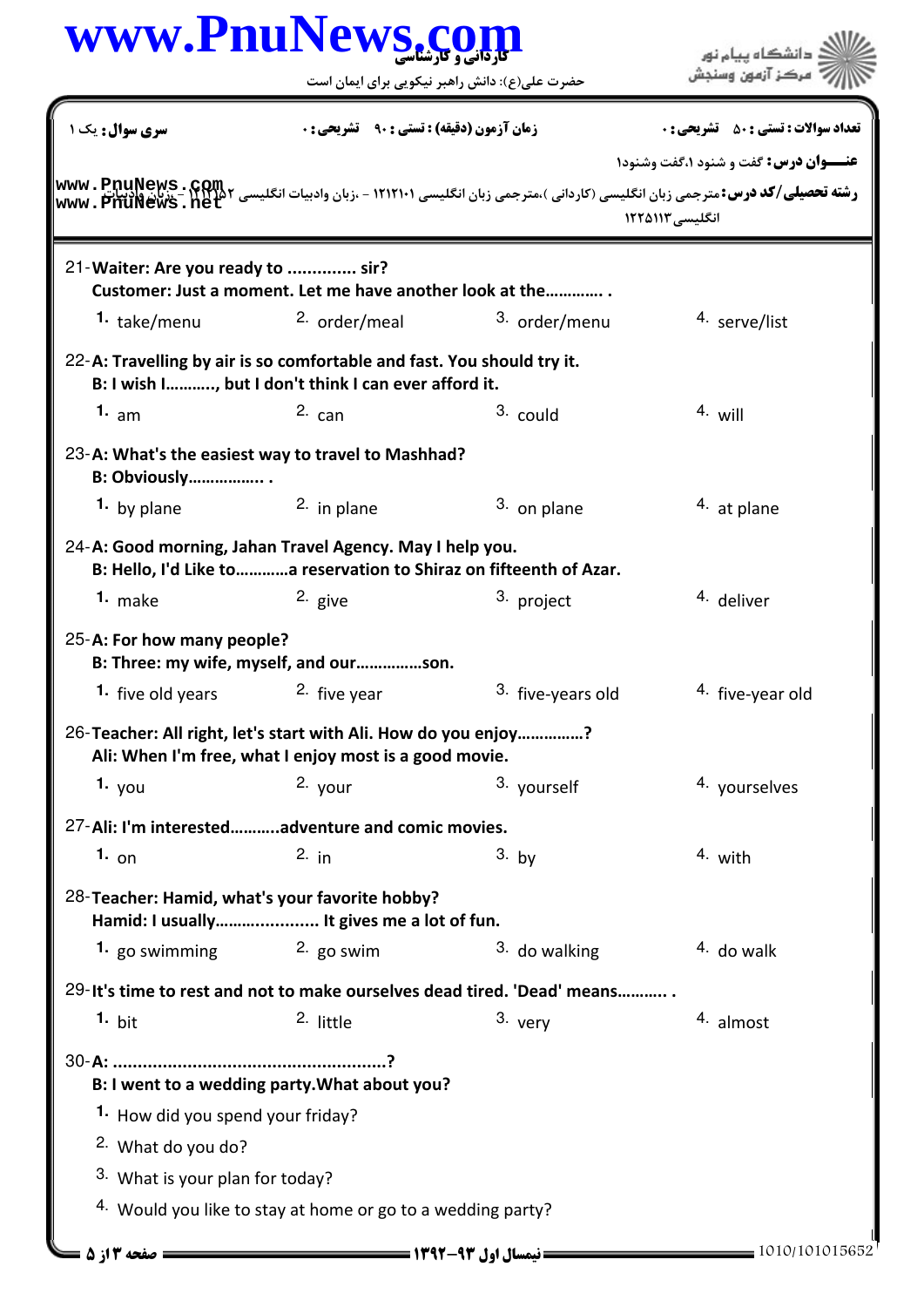|                                              | www.PnuNews.com                                                                                                                                                                                                                       |               |                                                                                                                                                                                                                                                                 |
|----------------------------------------------|---------------------------------------------------------------------------------------------------------------------------------------------------------------------------------------------------------------------------------------|---------------|-----------------------------------------------------------------------------------------------------------------------------------------------------------------------------------------------------------------------------------------------------------------|
|                                              | حضرت علی(ع): دانش راهبر نیکویی برای ایمان است                                                                                                                                                                                         |               | دانشڪاه پيام نور<br>مرڪز آزمون وسنڊش                                                                                                                                                                                                                            |
| سری سوال : یک ۱                              | <b>زمان آزمون (دقیقه) : تستی : 90 - تشریحی: 0</b>                                                                                                                                                                                     |               | <b>تعداد سوالات : تستي : 50 ٪ تشريحي : 0</b>                                                                                                                                                                                                                    |
|                                              |                                                                                                                                                                                                                                       |               | <b>عنــوان درس:</b> گفت و شنود ۱،گفت وشنود۱                                                                                                                                                                                                                     |
| www.PnuNews.ne                               |                                                                                                                                                                                                                                       |               | <b>رشته تحصیلی/کد درس:</b> مترجمی زبان انگلیسی (کاردانی )،مترجمی زبان انگلیسی ۱۲۱۲۱۰۱ - ،زبان وادبیات انگلیسی ۲۵۳۲۱۲ - ۱۲<br><b>رشته تحصیلی/کد درس:</b> مترجمی زبان انگلیسی (کاردانی )،مترجمی زبان انگلیسی ۱۲۱۲۱۰۱ - ،زبان وادبیات انگلیسی ۲<br>انگلیسی ۱۲۲۵۱۱۳ |
|                                              | 31-A: Operator, I want to make a person-  - person call to Mr. Jenkins.<br>Operator: All right, I'll connect you now.                                                                                                                 |               |                                                                                                                                                                                                                                                                 |
| 1. with                                      | $2.$ on                                                                                                                                                                                                                               | $3.$ by       | 4. t <sub>0</sub>                                                                                                                                                                                                                                               |
|                                              | 32-A: Hollo? Hello? Operator. We've been disconnected.<br>Operator: Sorry, I can't put youagain at the moment. All our lines are busy.                                                                                                |               |                                                                                                                                                                                                                                                                 |
| 1. $via$                                     | $2.$ true                                                                                                                                                                                                                             | $3.$ throw    | <sup>4</sup> through                                                                                                                                                                                                                                            |
|                                              | 33-Mary: Good morning operator. I'd like to make a collect call to Mr. Joyce, London 605 7891.<br>Operator: Please hang up. I'll call you back.<br>Operator: Mr. Joyce 605 7891. This is a collect call from Mary. Do you accept the? |               |                                                                                                                                                                                                                                                                 |
| $1.$ call                                    | 2. charge                                                                                                                                                                                                                             | 3. voice      | 4. time                                                                                                                                                                                                                                                         |
|                                              | 34- Hello Jerry. Are you free Saturday night?                                                                                                                                                                                         |               |                                                                                                                                                                                                                                                                 |
| 1. $at$                                      | 2. $in$                                                                                                                                                                                                                               | $3.$ on       | $4.$ with                                                                                                                                                                                                                                                       |
| 35-A: Hello. May I speak to Mr. Kent please? | B: the line please. I'll see if he is in.                                                                                                                                                                                             |               |                                                                                                                                                                                                                                                                 |
| 1. Get                                       | 2. Hold                                                                                                                                                                                                                               | 3. Give       | 4. Held                                                                                                                                                                                                                                                         |
|                                              | 36-A: My aunt's house is quite appropriate for the wedding ceremony.<br>B: I don't think so. Their place isbig.                                                                                                                       |               |                                                                                                                                                                                                                                                                 |
| 1. $\text{to}$                               | $2.$ very                                                                                                                                                                                                                             | 3. a s        | $4.$ two                                                                                                                                                                                                                                                        |
|                                              | 37-A: Figures indicate that we have the lowest rate of inflation this year. 'Indicate' means                                                                                                                                          |               |                                                                                                                                                                                                                                                                 |
| $1.$ hide                                    | 2. reject                                                                                                                                                                                                                             | $3.$ show     | 4. disconnect                                                                                                                                                                                                                                                   |
|                                              | 38- It is that you serve in the army for about 2 years.                                                                                                                                                                               |               |                                                                                                                                                                                                                                                                 |
| 1. optional                                  | 2. personal                                                                                                                                                                                                                           | 3. individual | 4. compulsory                                                                                                                                                                                                                                                   |
| 39-I'd rather you back next week.            |                                                                                                                                                                                                                                       |               |                                                                                                                                                                                                                                                                 |
| 1. $come$                                    | 2. came                                                                                                                                                                                                                               | 3. will come  | 4. to come                                                                                                                                                                                                                                                      |
|                                              | 40-We ought to send him a telegram immediately. 'Immediately' means                                                                                                                                                                   |               |                                                                                                                                                                                                                                                                 |
| $1.$ at last                                 | $2.$ for certain                                                                                                                                                                                                                      | 3. surely     | 4. at once                                                                                                                                                                                                                                                      |
|                                              | 41-A: And last but not the  , treating our customers respectively is a must in our policy.                                                                                                                                            |               |                                                                                                                                                                                                                                                                 |
| $1.$ last                                    | $2.$ least                                                                                                                                                                                                                            | $3.$ list     | 4. lost                                                                                                                                                                                                                                                         |
|                                              |                                                                                                                                                                                                                                       |               |                                                                                                                                                                                                                                                                 |